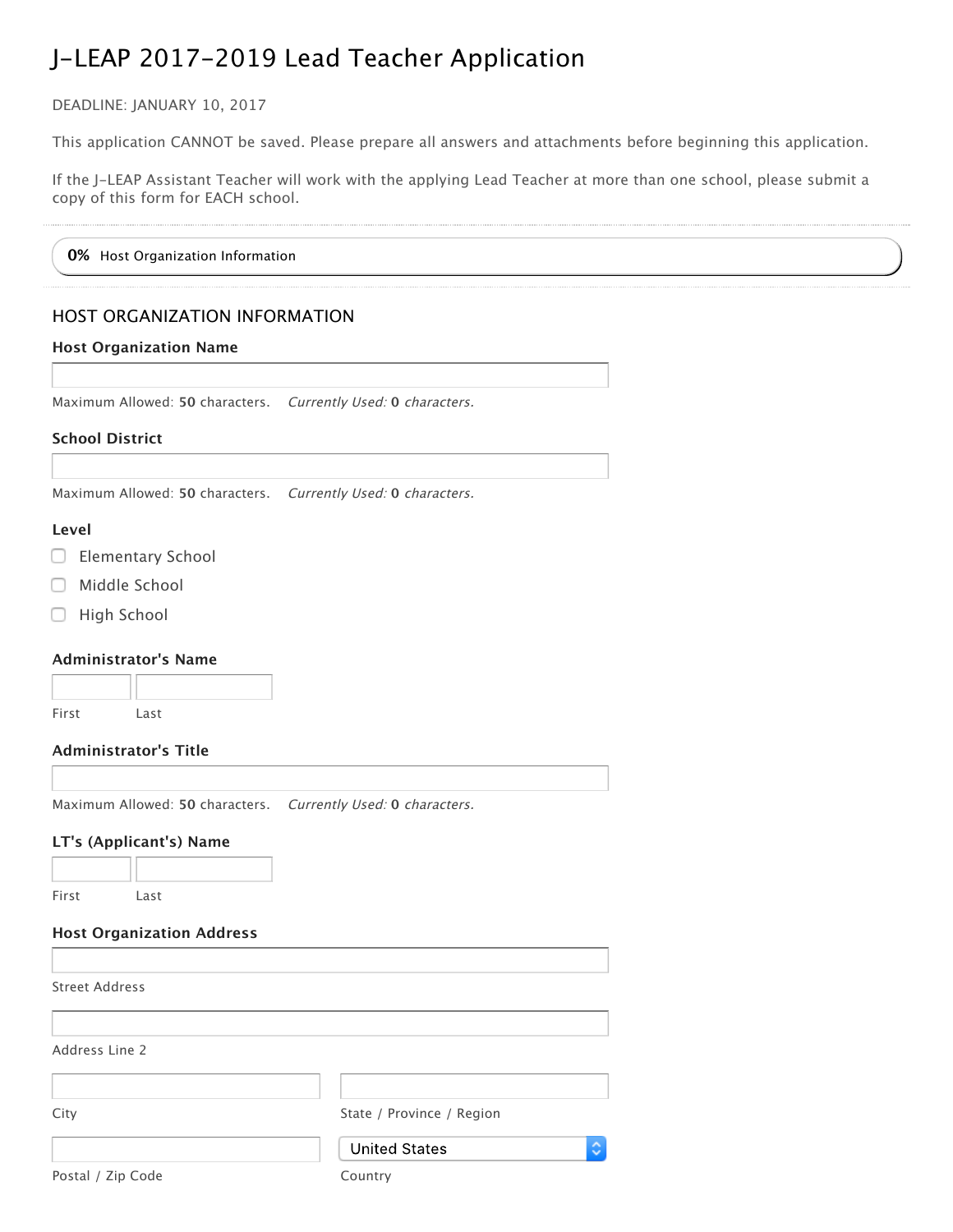#### **Host Organization Phone Number**

#### **Host Organization Fax Number**

| - |  |  |
|---|--|--|
|   |  |  |

#### **LT's Home Phone**



#### **LT's Cell Phone**

|   |    | - |         |
|---|----|---|---------|
| , | ,, |   | ,<br>,, |

# **LT's Email Address**

### **LT's Skype Address**

Maximum Allowed: **50** characters. Currently Used: **0** characters.

**Is the LT available to attend a five day training in Seattle held from July 26 to July 30, 2017?**

**Note : Attendance at this event is required. If the applicant is unable to attend the above training, we encourage them to apply for the next program cycle (2018‑2020).**

◯ Yes

 $\bigcirc$  No

**Are you the only Japanese language teacher at your site who will work with the AT?**

**Note : Applicants who answer "No" to this question will be prompted at the end of this form to complete an additional information form for EACH Japanese language teacher who will work with the AT.**

Yes

No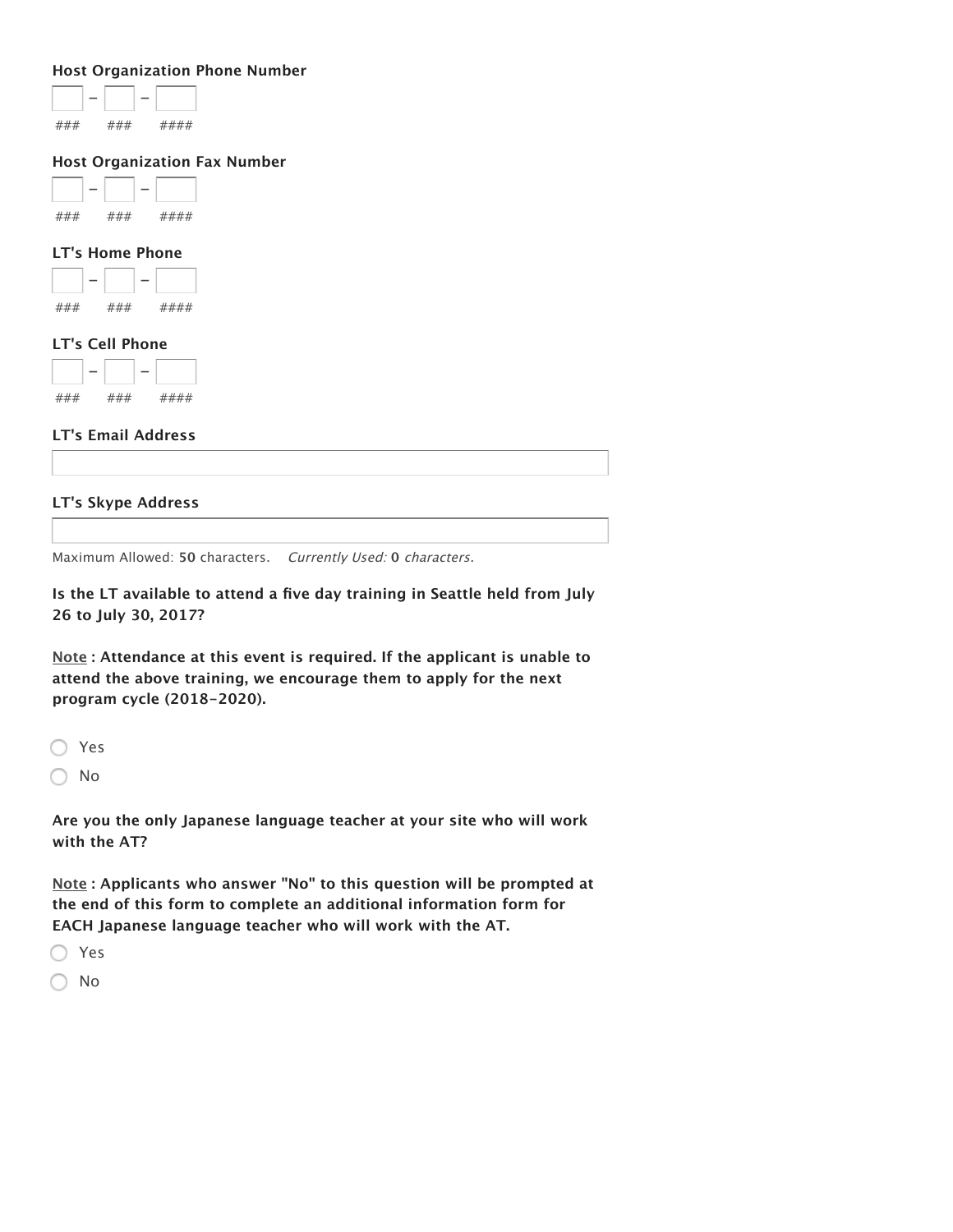DEADLINE: JANUARY 10, 2017

This application CANNOT be saved. Please prepare all answers and attachments before beginning this application.

If the J–LEAP Assistant Teacher will work with the applying Lead Teacher at more than one school, please submit a copy of this form for EACH school.

17% ) Lead Teacher Information

# LEAD TEACHER INFORMATION

**How many years has the LT taught Japanese at the present school?**

**How many years has the LT been teaching Japanese overall (career total)?**

**Is the LT a native Japanese speaker?**

- Yes
- No

**How many years has the LT been involved in Japan‑related activities?**

**Which professional development workshops/training programs has the LT participated in over the last five years?**

**Please include the date(s) of participation for each program.**

Maximum Allowed: **500** words. Currently Used: **0** words.

**Estimate the number of normally scheduled workdays the LT anticipates being absent during the AY 2017‑2018 (including sick days, maternity/paternity leave, professional conferences, etc.):**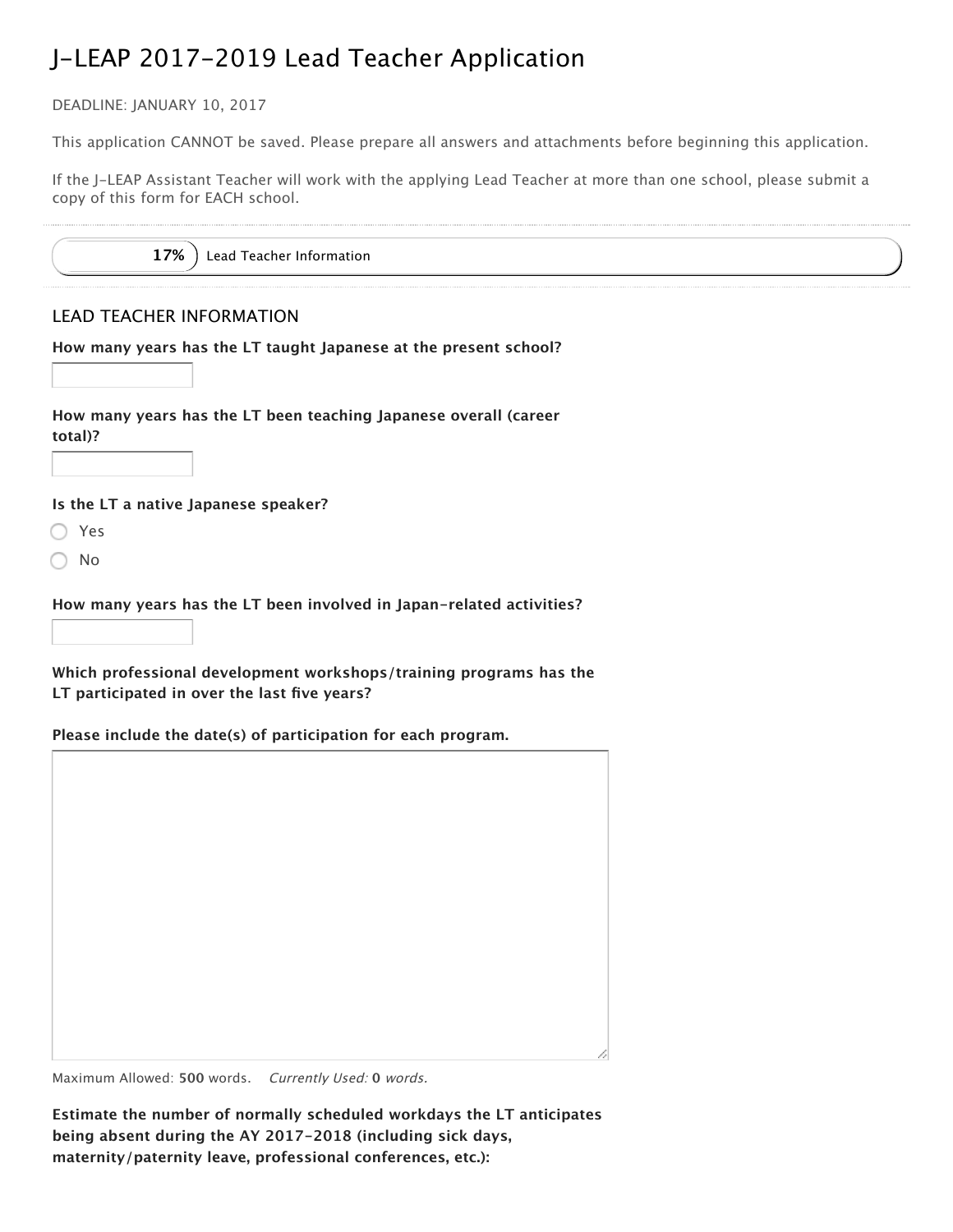# **How many ATs or interns has the LT worked with in the past?**

#### **How many other adult ATs or interns does the LT plan to have in the classroom during AY 2017-2018?**

Please describe your personal style by responding to the statements below.

This information is used purely for matching ATs and LTs.

|                                                            | Strongly<br>Disagree | Disagree | Agree | <b>Strongly Agree</b> |
|------------------------------------------------------------|----------------------|----------|-------|-----------------------|
| I am independent                                           |                      |          |       |                       |
| I am always on time                                        |                      |          |       |                       |
| I prefer working with music/radio                          |                      |          |       |                       |
| I am organized                                             |                      |          |       |                       |
| I slowly adapt to new environments                         |                      |          |       |                       |
| I prefer working with a group                              |                      |          |       |                       |
| I prefer giving detailed instructions                      |                      |          |       |                       |
| I rarely make plans beforehand                             |                      |          |       |                       |
| I use Japanese about 50% or more in my<br>Japanese classes |                      |          |       |                       |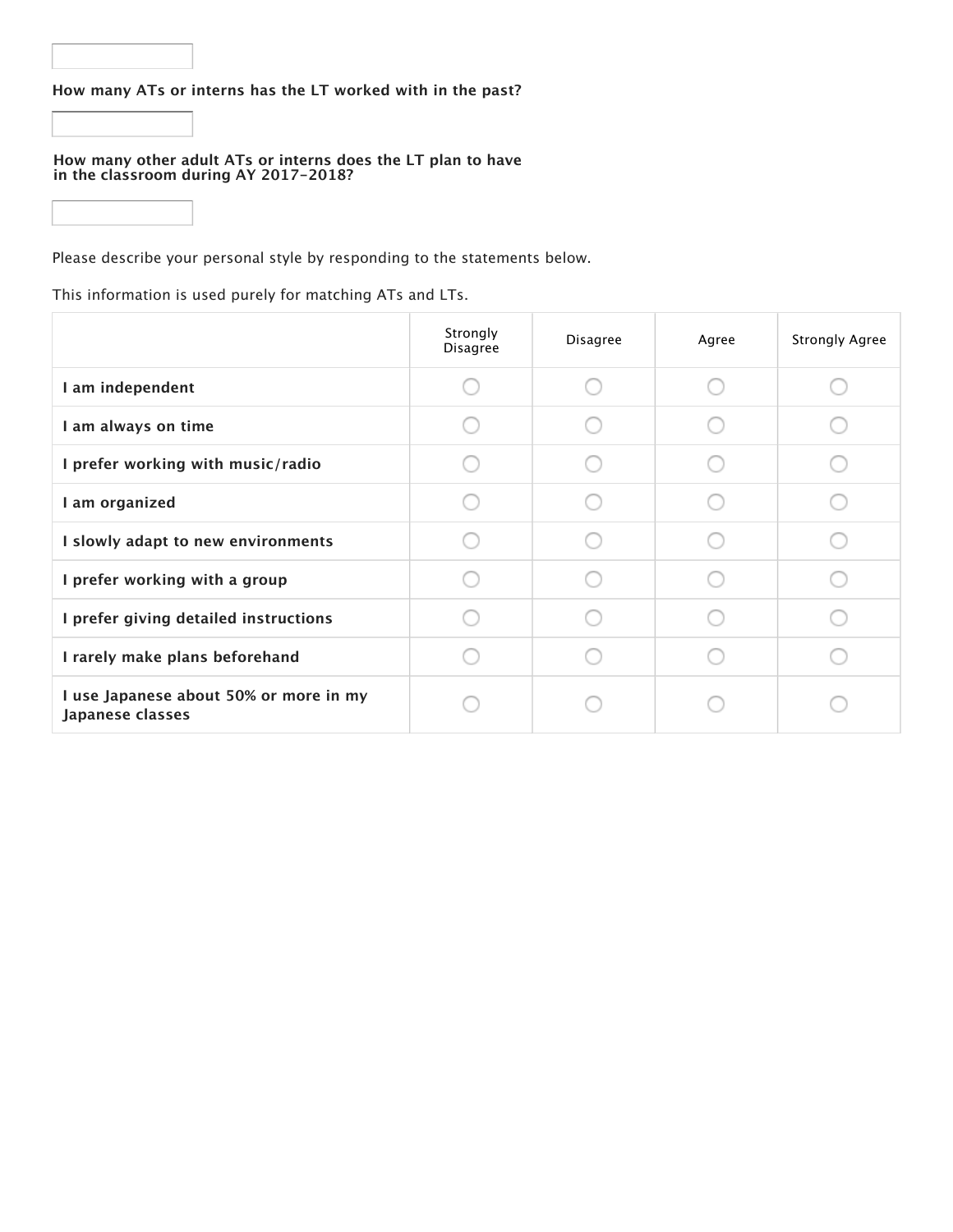DEADLINE: JANUARY 10, 2017

This application CANNOT be saved. Please prepare all answers and attachments before beginning this application.

If the J–LEAP Assistant Teacher will work with the applying Lead Teacher at more than one school, please submit a copy of this form for EACH school.

|  |  |  | 33%) Lead Teacher Expectations |
|--|--|--|--------------------------------|
|--|--|--|--------------------------------|

# LEAD TEACHER EXPECTATIONS

**During a normal week, how often does the LT hope to meet with their AT to discuss plans for teaching?**

- ◯ Every day
- **C** Four times a week
- $\bigcirc$  Three times a week
- Twice a week
- Once a week
- ◯ Other

What kinds of activities will the AT be involved in? Please note whether the following activities will be Mandatory, Optional, or are Not Applicable at your site.

Note : Co-teaching will be a mandatory activity for all LT/AT pairs.

|                                                            | Mandatory | Optional | N/A |
|------------------------------------------------------------|-----------|----------|-----|
| Teaching differentiated (combined level) classes           |           |          |     |
| Teaching at another school in addition to the<br>main site |           |          |     |
| Attending teachers' meetings                               |           |          |     |
| <b>Creating materials</b>                                  |           |          |     |
| Attending parent-teacher conferences                       |           |          |     |
| Participating in students' club activities                 |           |          |     |
| <b>Tutoring</b>                                            |           |          |     |
| Grading (i.e. homework, quizzes, test<br>corrections)      |           |          |     |
| Assisting with lesson plans                                |           |          |     |
| Conducting exploratory classes at other schools            |           |          |     |
|                                                            |           |          |     |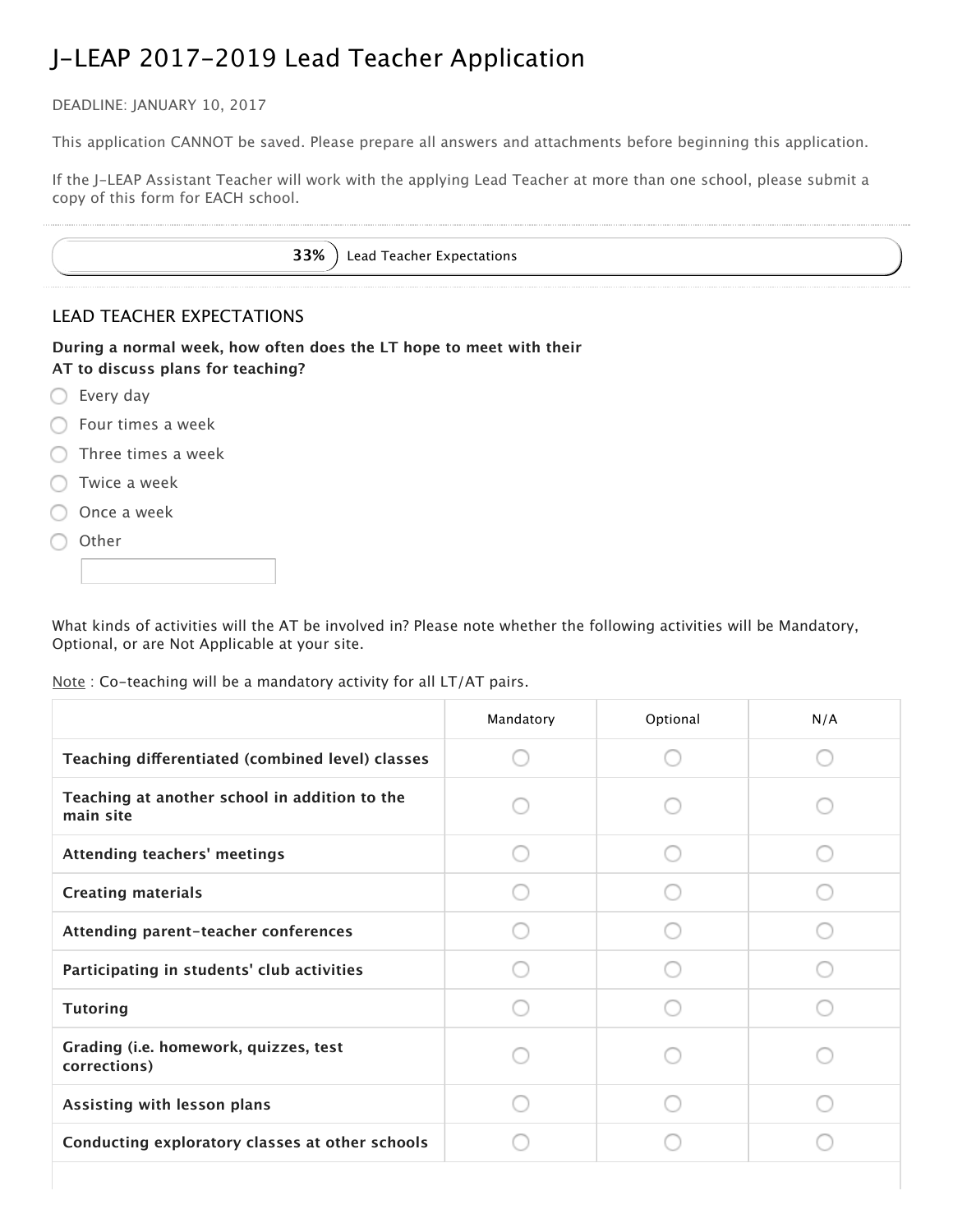|                                                                                | Mandatory | Optional | N/A |
|--------------------------------------------------------------------------------|-----------|----------|-----|
| Completing administrative tasks (i.e. attendance<br>taking, copying, scanning) |           |          |     |
| Other                                                                          |           |          |     |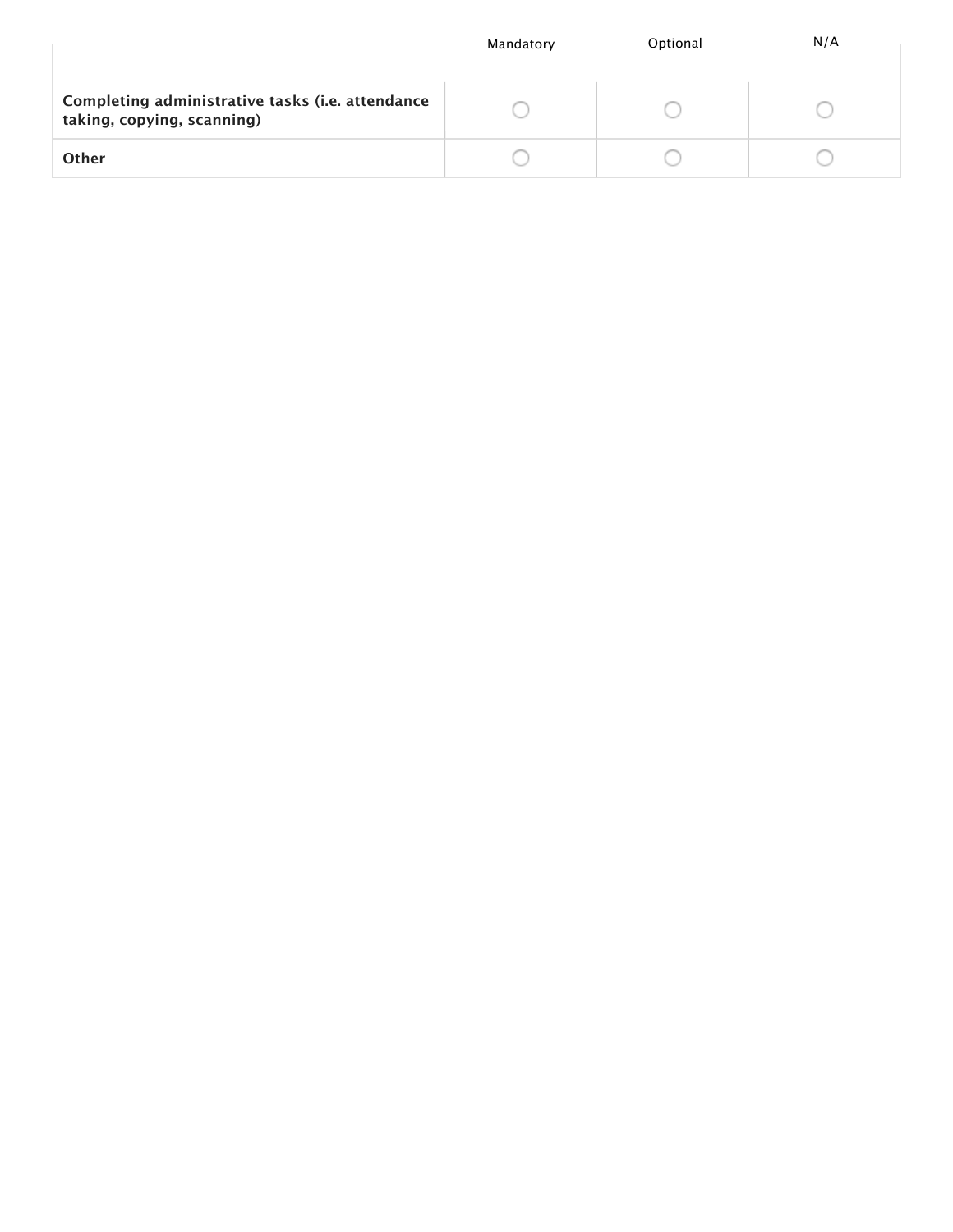DEADLINE: JANUARY 10, 2017

à.

 $\ddot{\phantom{a}}$ 

This application CANNOT be saved. Please prepare all answers and attachments before beginning this application.

If the J-LEAP Assistant Teacher will work with the applying Lead Teacher at more than one school, please submit a copy of this form for EACH school.

| 50%<br>School Information                                                                  |
|--------------------------------------------------------------------------------------------|
| <b>SCHOOL INFORMATION</b>                                                                  |
| Is your school accredited?                                                                 |
| Yes                                                                                        |
| No                                                                                         |
| When is the first teacher work day of the 2017-2018 school year?                           |
| 噩<br>YYYY<br>DD<br>MМ                                                                      |
| When is the last teacher work day of the 2017-2018 school year?                            |
| m                                                                                          |
| YYYY<br>MМ<br>DD                                                                           |
| Is parking free at your school?                                                            |
| Yes                                                                                        |
| No                                                                                         |
| In what year did this school introduce Japanese language instruction?                      |
|                                                                                            |
| Must be between 4 and 4 digits. Currently Used: 0 digits.                                  |
| Does this school participate in Japanese National Honor Society?                           |
| Yes                                                                                        |
| No                                                                                         |
| How many levels of Japanese language classes does the school offer?                        |
|                                                                                            |
| Enter a number greater than or equal to 1.                                                 |
| For each level of Japanese language classes offered at your school, list<br>the following: |
| 1. Enrollment level in 2016<br>2. Estimated enrollment for 2017                            |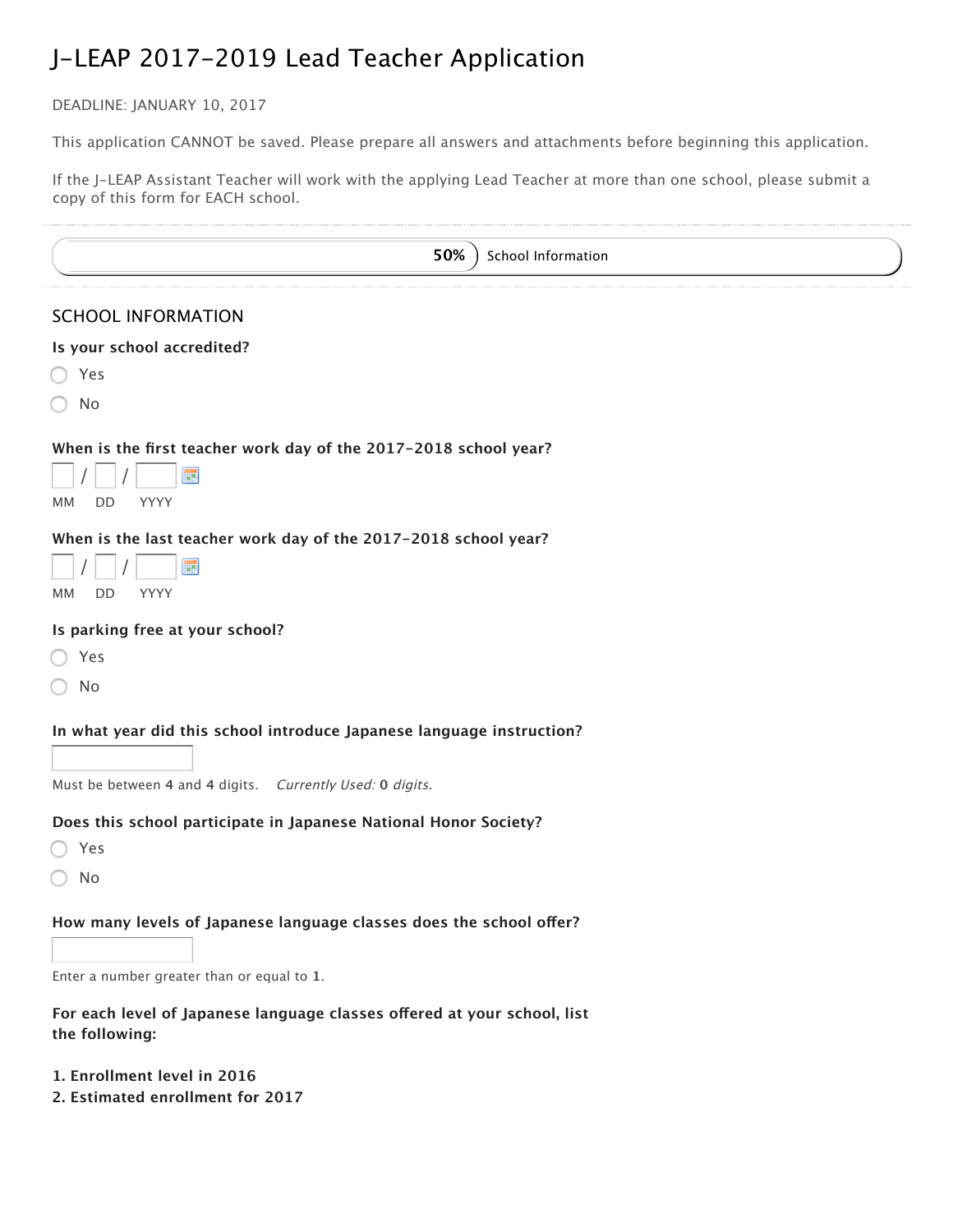| ,我们也不会不会不会。""我们的,我们也不会不会不会。""我们的,我们也不会不会不会不会不会。""我们的,我们也不会不会不会不会。""我们的,我们也不会不会不会 |
|----------------------------------------------------------------------------------|
|                                                                                  |
|                                                                                  |
|                                                                                  |
|                                                                                  |
|                                                                                  |
|                                                                                  |
|                                                                                  |
|                                                                                  |
|                                                                                  |
|                                                                                  |
|                                                                                  |
|                                                                                  |
|                                                                                  |
|                                                                                  |
|                                                                                  |
|                                                                                  |
|                                                                                  |
|                                                                                  |
|                                                                                  |
|                                                                                  |
|                                                                                  |
|                                                                                  |
|                                                                                  |
|                                                                                  |
|                                                                                  |
|                                                                                  |
|                                                                                  |
|                                                                                  |
|                                                                                  |
|                                                                                  |
|                                                                                  |
|                                                                                  |
|                                                                                  |
|                                                                                  |
|                                                                                  |
|                                                                                  |
|                                                                                  |
|                                                                                  |
|                                                                                  |
|                                                                                  |
|                                                                                  |
|                                                                                  |
|                                                                                  |
|                                                                                  |
|                                                                                  |
|                                                                                  |
|                                                                                  |
|                                                                                  |
|                                                                                  |
|                                                                                  |
|                                                                                  |
|                                                                                  |
|                                                                                  |
|                                                                                  |
|                                                                                  |
|                                                                                  |
|                                                                                  |
|                                                                                  |
|                                                                                  |
|                                                                                  |
|                                                                                  |
|                                                                                  |
|                                                                                  |

Maximum Allowed: **250** words. Currently Used: **0** words.

# **What materials does this school's Japanese program use for each level?**

If a level below does not apply to you, please type "N/A."

### **Level 1**

Maximum Allowed: **100** characters. Currently Used: **0** characters.

#### **Level 2**

Maximum Allowed: **100** characters. Currently Used: **0** characters.

#### **Level 3**

Maximum Allowed: **100** characters. Currently Used: **0** characters.

#### **Level 4**

Maximum Allowed: **100** characters. Currently Used: **0** characters.

#### **Level 5 or AP/IB**

Maximum Allowed: **100** characters. Currently Used: **0** characters.

#### **Exploratory or Elementary programs**

Maximum Allowed: **100** characters. Currently Used: **0** characters.

# **How have budget cuts impacted your Japanese language program?**

Maximum Allowed: **200** words. Currently Used: **0** words.

**Does the administration show support for growing the Japanese language program?**

Yes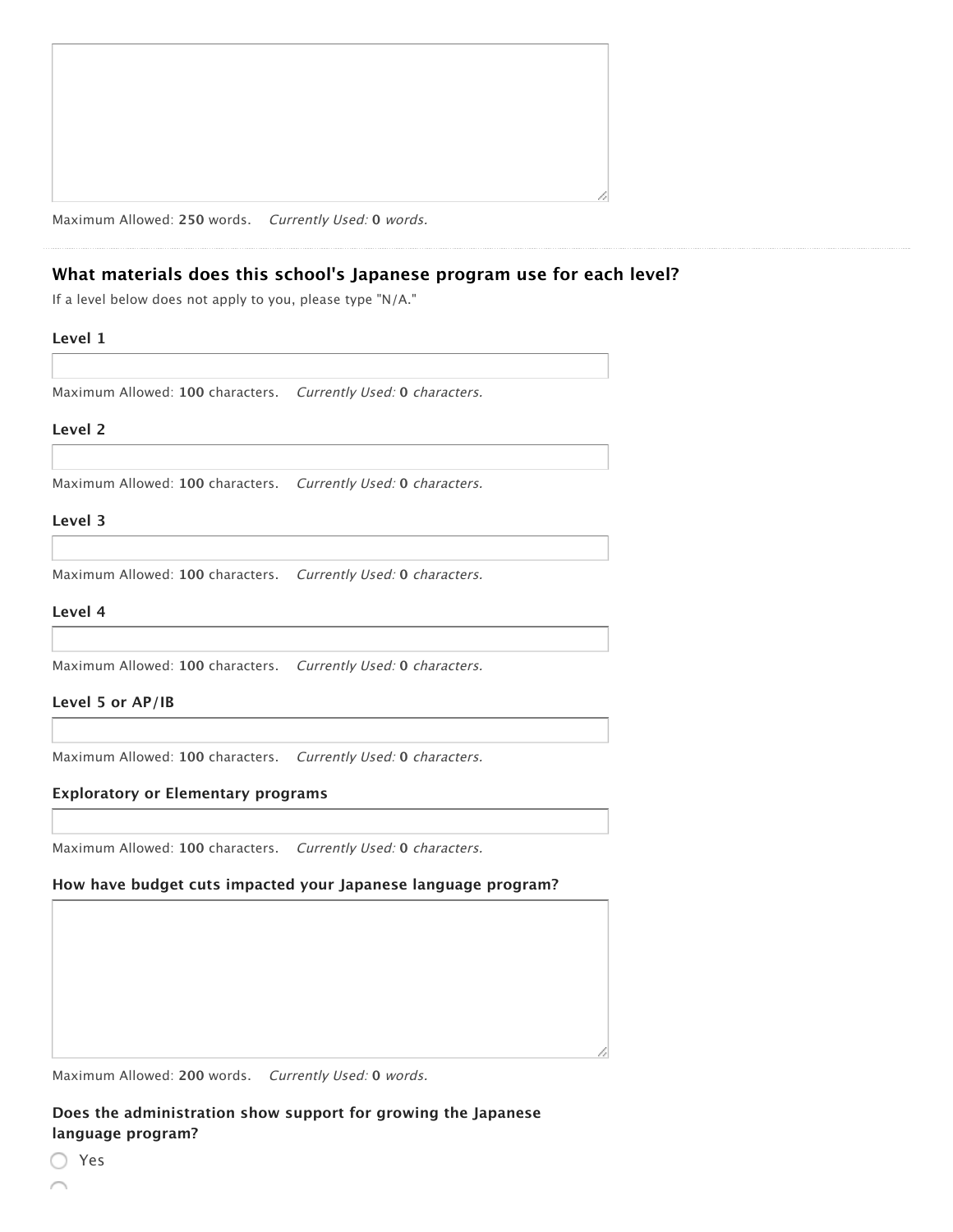$\cup$  No

# **Is the Japanese language program in danger of being cancelled sometime in the next two to three years?**

- Yes
- Possibly
- No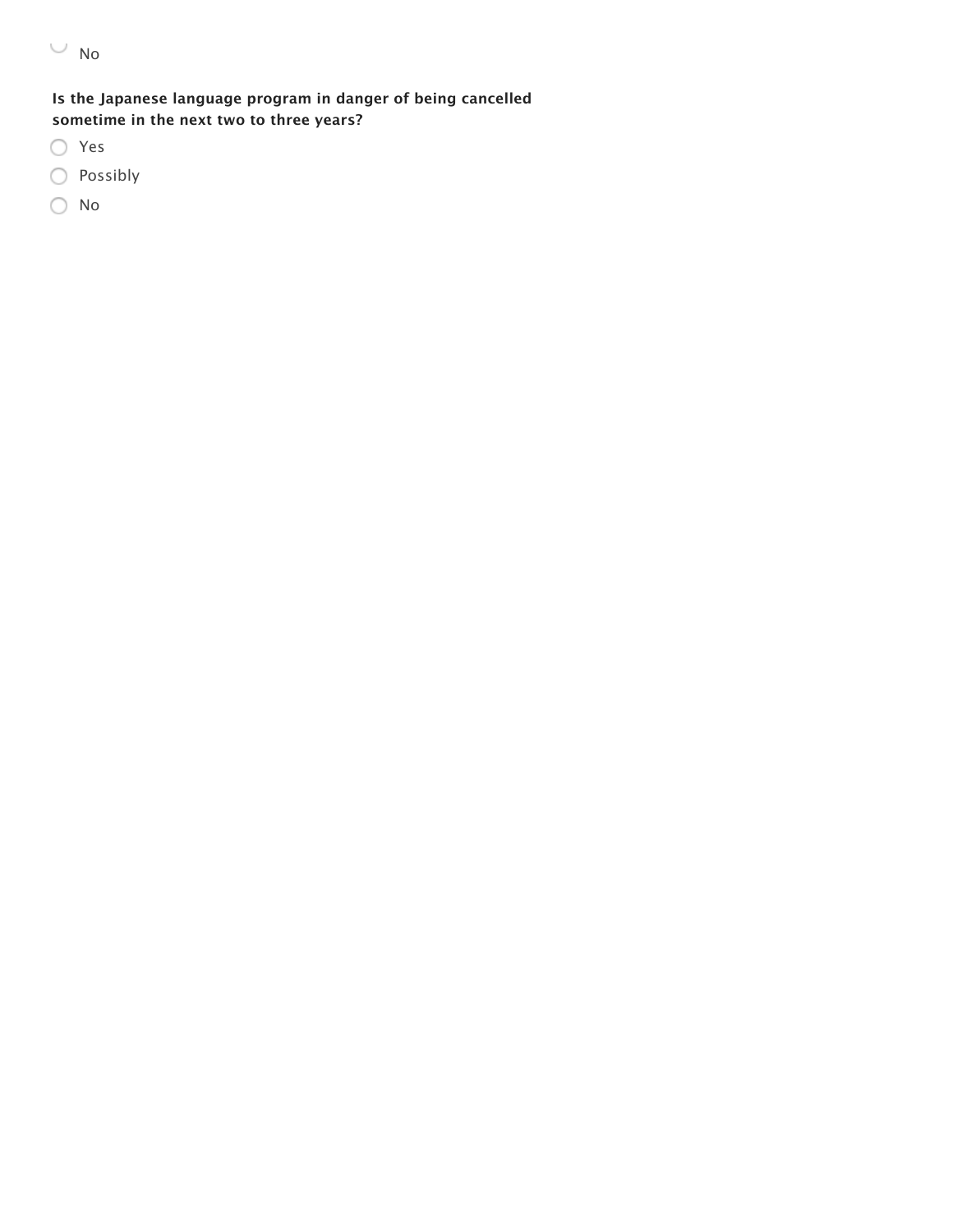DEADLINE: JANUARY 10, 2017

This application CANNOT be saved. Please prepare all answers and attachments before beginning this application.

If the J–LEAP Assistant Teacher will work with the applying Lead Teacher at more than one school, please submit a copy of this form for EACH school.

|                     | <b>COMMUNITY INFORMATION</b>                                                                                  |  |
|---------------------|---------------------------------------------------------------------------------------------------------------|--|
|                     | Assistant Teachers have driver's licenses (although some ATs are more<br>skilled drivers than others).        |  |
|                     | Select which case below fits your local situation:                                                            |  |
|                     | Driver needs to be confident driving on busy freeways and<br>congested urban streets                          |  |
| than in urban areas | Driver needs to be competent, but driving is less challenging                                                 |  |
| Other               |                                                                                                               |  |
|                     | If there are any weather-related driving conditions of which the AT<br>should be aware, please explain below: |  |

Maximum Allowed: **100** words. Currently Used: **0** words.

# The LT is required to find a host family who will host the AT until November 30, 2017. The host **family will receive \$500/month to defray the costs of room and board.**

Please understand that host family circumstances may change, or personalities may not match. In such a situation, the LT is required to find an alternate host family. It is therefore recommended to look for a back–up family while looking for the primary host family.

# **Has the applying LT spoken to any potential host families as part of this application?**

| ×<br>v<br>w |
|-------------|
|             |

No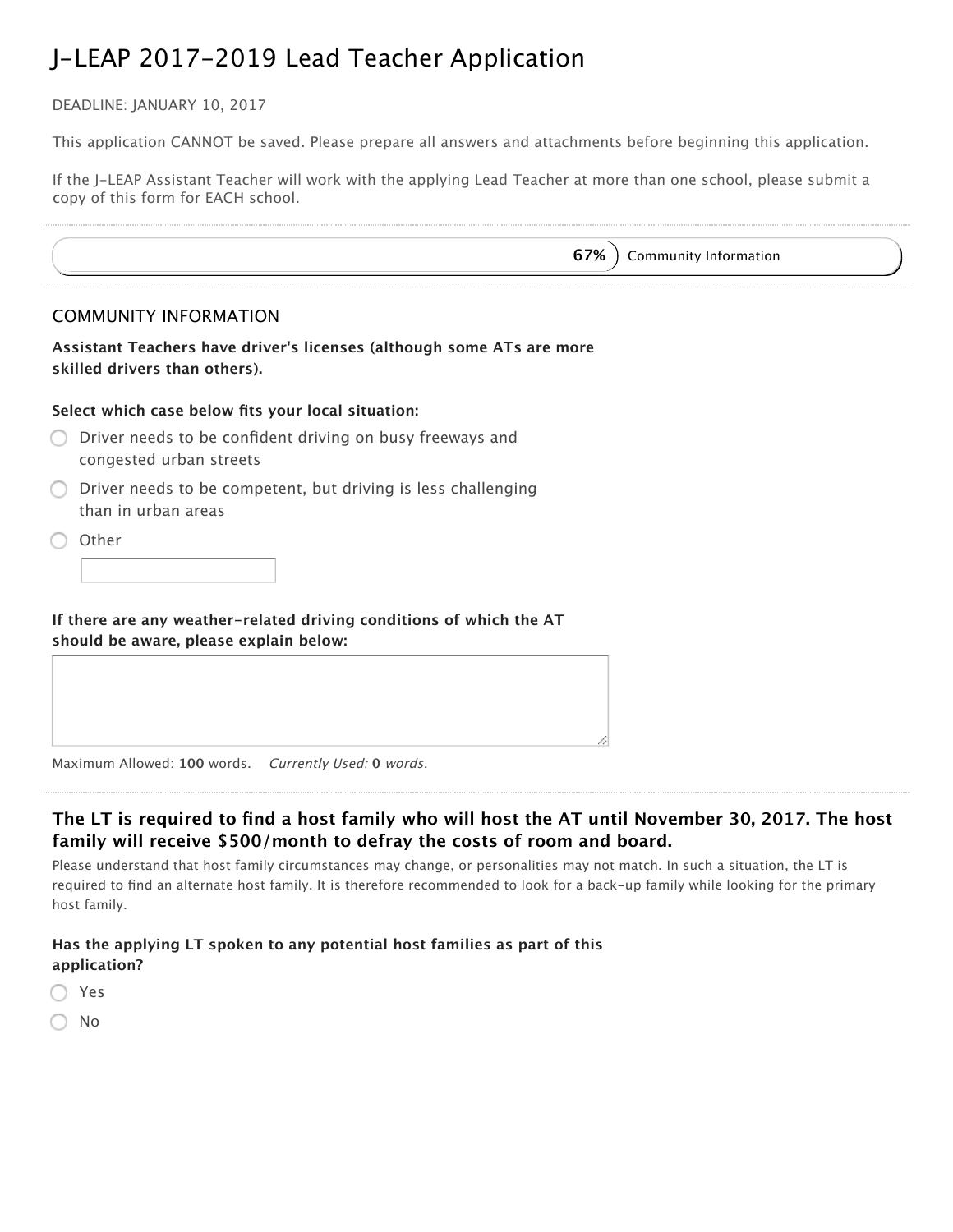DEADLINE: JANUARY 10, 2017

This application CANNOT be saved. Please prepare all answers and attachments before beginning this application.

If the J–LEAP Assistant Teacher will work with the applying Lead Teacher at more than one school, please submit a copy of this form for EACH school.

Additional Application Materials **83%**

# RESUME

Please attach <sup>a</sup> copy of your current resume (no reference page necessary).

### **Attach Resume**

Choose File | No file chosen

# ESSAY QUESTIONS

The following questions should be answered by the LT in <sup>a</sup> separate, attached file (Word or PDF). It is acceptable for all 5 questions to be in the same file, with separate pages for each essay question. Limit your responses to 500 words per essay question.

1. Please introduce yourself

2. J‑LEAP is a team‑teaching program with an emphasis on teaching Japanese mostly in the target language. While you may not yet teach in this manner, explain how you have previously demonstrated flexibility and a willingness to change in order to grow as a teacher.

3. What will the AT learn from you?

4. What kinds of professional development do you wish to engage in to further your teaching career?

5. Please describe any previous team‑teaching and mentoring experience.

### **Attach Essay Responses:**

Choose File | No file chosen

# CURRICULAR MATERIALS

Please attach <sup>a</sup> sample unit plan and lesson plan from the same unit, including outcomes and sample activities.

### **Attach Sample Unit Plan:**

Choose File | No file chosen

### **Attach Sample Lesson Plan:**

Choose File No file chosen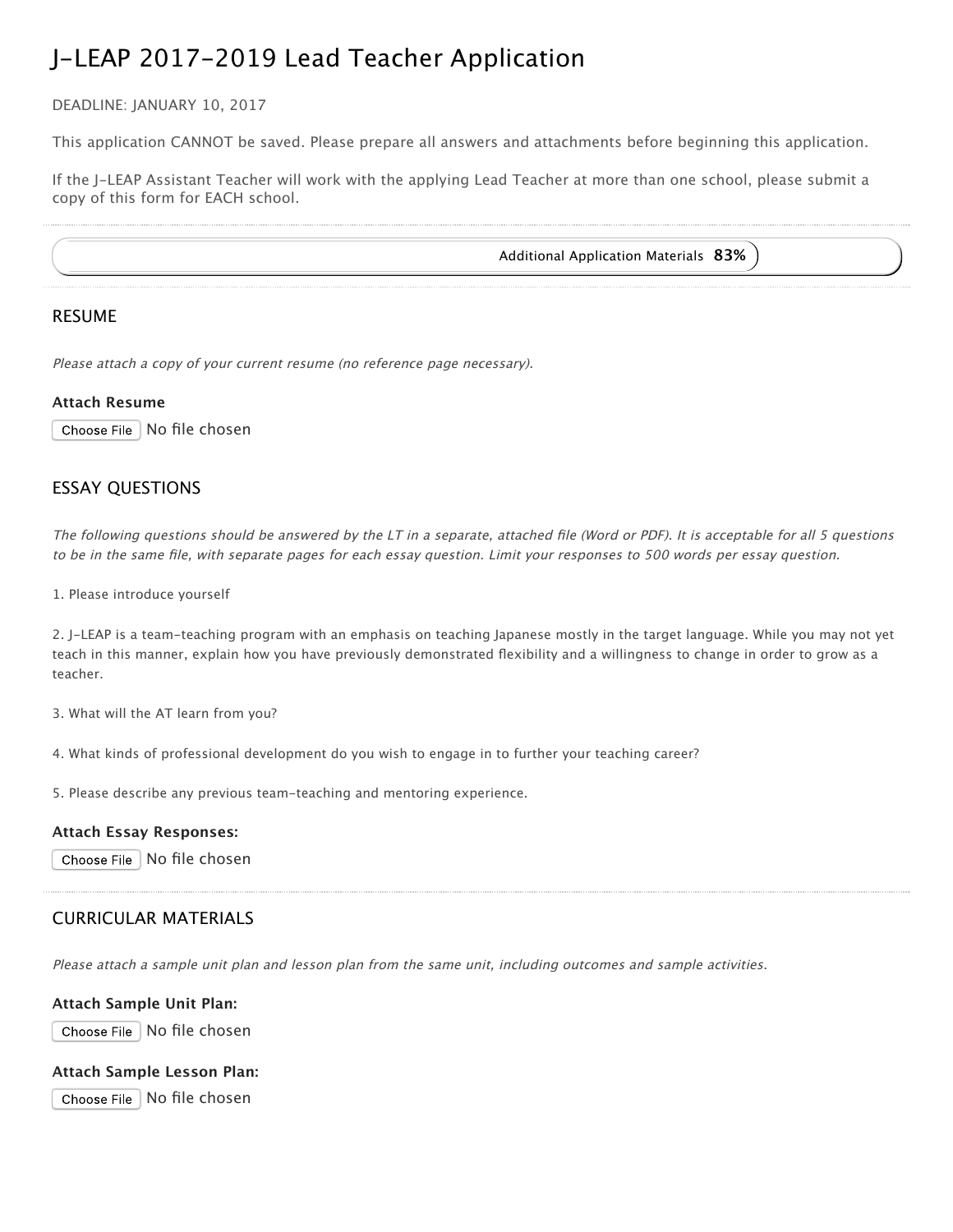# VIDEO CLIP

Please submit a video file of yourself teaching a portion of the lesson plan that you have attached above. Please do not edit this video, and remember to set the video as **PRIVATE** when uploading to YouTube.

If you encounter technical difficulties, visit the YouTube Help Center first. If your issue remains unresolved, please contact Holly Seely at hollys@pax.org or 206-367-2152.

The video should show a continuous, 20-minute flow of you teaching (input), as well as students engaged in activities (output). If you have an assistant now, include the assistant in this video so that screeners may see how you incorporate an assistant into your lessons. Please pan your classroom once to show its physical appearance. Record your video from one location and raise input volume when recording.

Although this video is part of the application process, if selected, your AT will be shown this video in order for them to get <sup>a</sup> sense of your teaching style and classroom atmosphere. **Retain <sup>a</sup> copy of this video file for your records.** If you are asked to participate in the interview stage, this video may be referenced.

#### **Enter the URL for your YouTube video:**

Maximum Allowed: **300** characters. Currently Used: **0** characters.

#### **Date of Videotaped Class:**

| <b>MM</b><br>1.11 |  | <b>VVVV</b> |  |
|-------------------|--|-------------|--|

**Class Name (Level of Class)**

Maximum Allowed: **100** characters. Currently Used: **0** characters.

# **When did the students appearing in the video clip begin study of Japanese?**

Maximum Allowed: **100** characters. Currently Used: **0** characters.

#### **How often do these students meet to study Japanese?**

Maximum Allowed: **100** characters. Currently Used: **0** characters.

#### **What are the goals of the lesson taught in your video clip?**

Maximum Allowed: **100** words. Currently Used: **0** words.

**What portion of the lesson plan are you teaching in the video clip?**

Maximum Allowed: **100** characters. Currently Used: **0** characters.

**Please describe what this videotaped portion of the lesson plan represented, as well as what happened after the videotaping ended:**